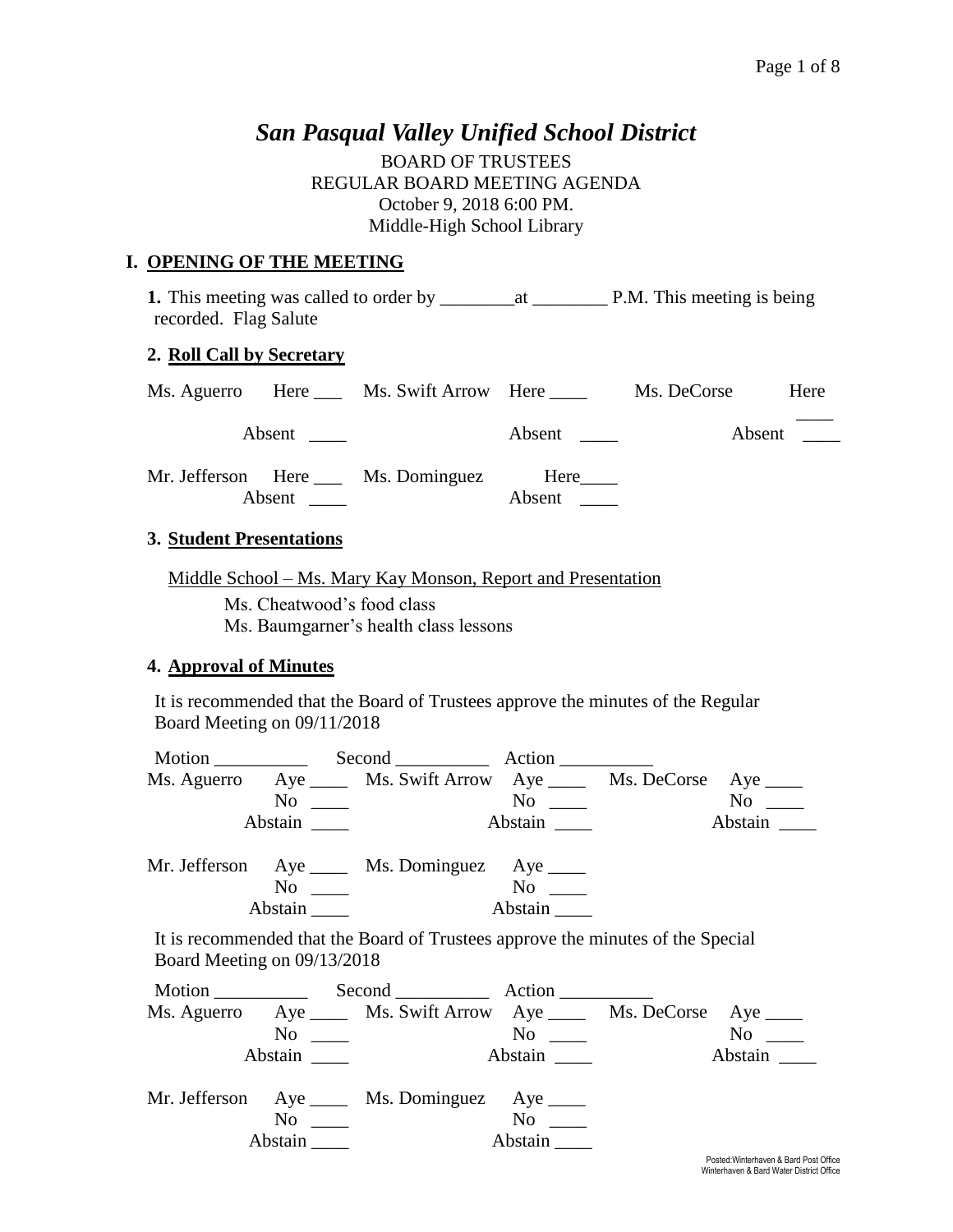#### **5. Approval of Warrants**

Per EdCode 42631 and SPVUSD BP 3314, it is recommended that the Board of Trustees ratify the October warrants in the amount of \$639,136.89.

| Motion |         | Second Action                                                                                                           |                  |                        |
|--------|---------|-------------------------------------------------------------------------------------------------------------------------|------------------|------------------------|
|        |         | Ms. Aguerro Aye _____ Ms. Swift Arrow Aye _____ Ms. DeCorse Aye ____<br>$\overline{\text{No}}$ $\overline{\phantom{0}}$ | No<br>Abstain __ | No<br>Abstain $\qquad$ |
|        | Abstain | Mr. Jefferson Aye _____ Ms. Dominguez Aye _____                                                                         | No no<br>Abstain |                        |

#### **6. Public Comments**

Are there any public comments speakers who require translation?

\*Persons who have complaints against Board members or District staff are encouraged to seek resolution to those complaints by using the San Pasqual Valley Unified School District written complaint procedures before orally addressing them at a meeting. The Board will not respond to such complaints until the applicable complaint procedure (BP/AR 1312.1) has been followed and has reached the Board level. Where a complaint concerns a District employee identifiable by name, position, or other facts, the Board cannot respond until proper written notice has been given to the employee pursuant to Government Code Section 54957.

Comments shall be limited to three minutes per person (six minutes if translation is required) and twenty minutes (forty minutes if translation is required) for all comments, per topic, unless the board president, subject to the approval of the Governing Board, sets different time limits

- a. Hear members of the public on items not appearing on agenda that are within the jurisdiction of the District.
- b. Hear public on items appearing on the agenda.
- c. Hear public and parents/guardians of Indian children on equal participation in educational programs provided by the district. Title VII of The Elementary and Secondary Education Act as amended by the Every Student Succeeds Act or PL 114-95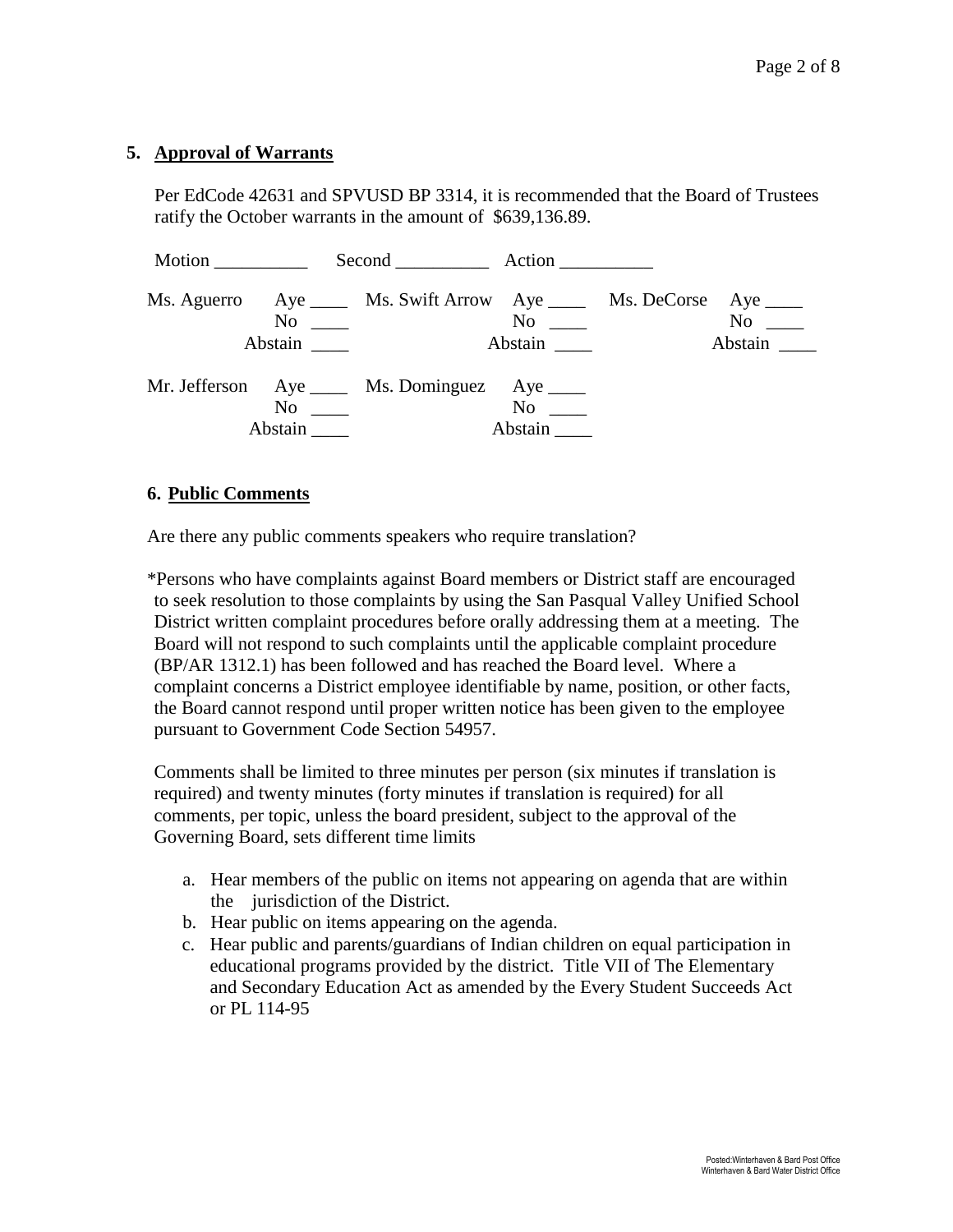# **CALL TO ORDER PUBLIC HEARING** Time: \_\_\_\_\_\_\_\_\_\_\_ Motion to Open Public Hearing Motion Second Action Ms. Aguerro Aye Ms. Swift Arrow Aye Ms. DeCorse Aye Ms.  $\frac{1}{N}$  Ms. DeCorse Aye Mo No \_\_\_\_ No \_\_\_\_ No \_\_\_\_ Abstain Abstain Abstain Abstain Abstain Abstain Abstain Abstain Abstain Abstain Abstain Abstain Abstain Abstain Mr. Jefferson Aye \_\_\_\_\_ Ms. Dominguez Aye \_\_\_\_ No \_\_\_ No \_\_ No \_\_ Abstain \_\_\_\_ Abstain \_\_\_\_

#### **PUBLIC HEARING: Title VII and Impact Aid. Seek input from parents of Indian children, tribal officials, the Impact Aid Committee and any other interested persons regarding the development or review of education programs and services allowing for the participation of Indian students on an equal basis in the district.**

Pursuant to BP/AR 1270, the Memorandum of Understanding between San Pasqual Valley Unified School District and the Quechan Tribe, AR 1270.2, and Title VII, the District will ensure the equal basis participation of, and trible and parental involvement in the education, of those students who live on Indian lands and are claimed for payment under the Title VII of Public Law 103-382. BP/AR 1270 and AR 1270.2 were approved by the board on 08.14.18. Copies of the Impact Aid Report 17.18 and the Indian Policy and Procedures are available at the District Office upon request.

We open the floor to Public Comments regarding education programs and services of Indian students at San Pasqual Valley Unified School District; please only speak on this topic:

\_\_\_\_\_\_\_\_\_\_\_\_\_\_\_\_\_\_\_\_\_\_\_\_\_\_\_\_\_\_\_\_\_\_\_\_\_\_\_\_\_\_\_\_\_\_\_\_\_\_\_\_\_\_\_\_\_\_\_\_\_\_\_\_\_\_\_\_\_\_\_\_\_\_ \_\_\_\_\_\_\_\_\_\_\_\_\_\_\_\_\_\_\_\_\_\_\_\_\_\_\_\_\_\_\_\_\_\_\_\_\_\_\_\_\_\_\_\_\_\_\_\_\_\_\_\_\_\_\_\_\_\_\_\_\_\_\_\_\_\_\_\_\_\_\_\_\_\_ \_\_\_\_\_\_\_\_\_\_\_\_\_\_\_\_\_\_\_\_\_\_\_\_\_\_\_\_\_\_\_\_\_\_\_\_\_\_\_\_\_\_\_\_\_\_\_\_\_\_\_\_\_\_\_\_\_\_\_\_\_\_\_\_\_\_\_\_\_\_\_\_\_\_ \_\_\_\_\_\_\_\_\_\_\_\_\_\_\_\_\_\_\_\_\_\_\_\_\_\_\_\_\_\_\_\_\_\_\_\_\_\_\_\_\_\_\_\_\_\_\_\_\_\_\_\_\_\_\_\_\_\_\_\_\_\_\_\_\_\_\_\_\_\_\_\_\_\_

Motion to declare the Public Hearing closed

| Motion |         | Second Action                                                                                  |                                                        |                                                                                                                                                                                                                                          |
|--------|---------|------------------------------------------------------------------------------------------------|--------------------------------------------------------|------------------------------------------------------------------------------------------------------------------------------------------------------------------------------------------------------------------------------------------|
|        | Abstain | Ms. Aguerro Aye _____ Ms. Swift Arrow Aye _____ Ms. DeCorse Aye ____<br>$\overline{\text{No}}$ | $\overline{N}$ o $\overline{\phantom{nnn}}$<br>Abstain | No note that the set of the set of the set of the set of the set of the set of the set of the set of the set of the set of the set of the set of the set of the set of the set of the set of the set of the set of the set of<br>Abstain |
|        | Abstain | Mr. Jefferson Aye _____ Ms. Dominguez Aye _____                                                | $No \ \_$<br>Abstain                                   |                                                                                                                                                                                                                                          |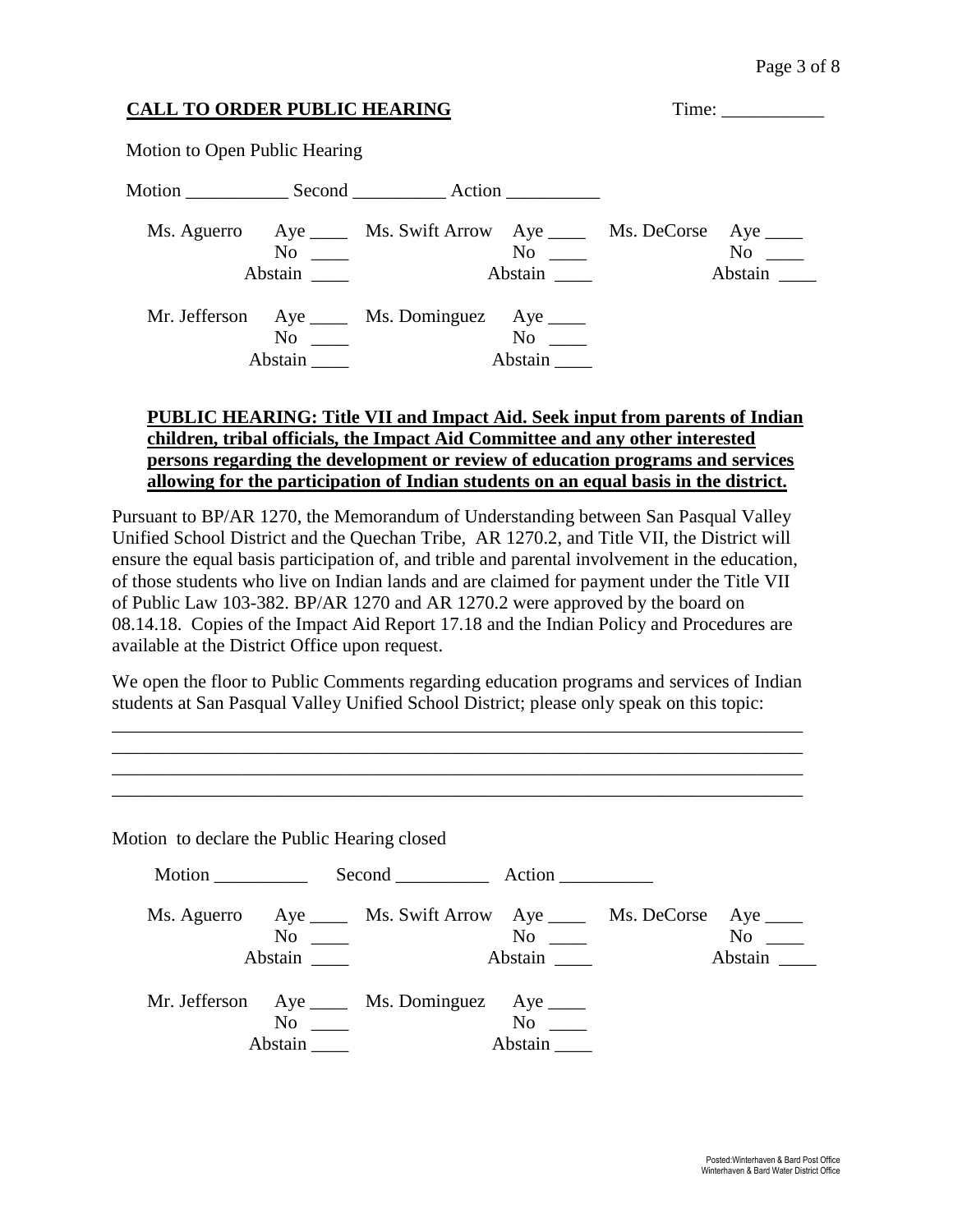Upon the Motion, the Public hearing is closed at PM

## **II. PRESENTATIONS**

- **1.** LCAP Local Performance Indicators Report Rauna Fox
	- **i.** LCFF Priority 1 Basic Needs
	- **ii.** LCFF Priority 2 Implemtation of Academic Standards
	- **iii.** LCFF Priority 3 Parent Engagement
	- **iv.** LCFF Priority 6 School Climate

## **III. CONSENT ITEMS**

- 1. Training/Travel: 2018 California Science, Technology, Engineering, Arts, and Mathematics Symposium
- 2. Training/Travel: California School Library Association Conference
- 3. Ratification Sports: 2018-2019 San Pasqual Valley High School Volleyball Head Coach Miles Jefferson and Assistant Coach Patricia Malvido
- 4. Amended San Pasqual Valley Warriors Volleyball and Cross Country Schedule
- 5. Ratification Training/Travel: I-Ready Users Summit Ruben Gonzalez
- 6. New Curriculum: Environmental Science: A Global Concern, 14<sup>th</sup> Education, McGraw-Hill
- 7. Ratification Travel/Training: 2018 CASC CONFERENCE
- 8. Training/Travel: CATA (California Agriculture Teachers' Association) Pomona Inservice
- 9. Training/Travel: ACSA (Association of California School Administrators) Every Child Counts Symposium, February 13-15, 2019, Anaheim, California.
- 10. Training/Travel: ACSA Leadership Summit 2018
- 11. Field Trip: 8<sup>th</sup> Grade PBL Enhancement Field Trip
- 12. Field Trip: NAU Annual Native American Visit Day November 2, 2018
- 13. Training/Travel: California Mathematics Council South
- 14. Field Trip: The Yuma County Get Together
- 15. Field Trip: Phoenix Art Museum, Heard Native American Art & History Museum
- 16. Contract: Anne Elizabeth Ackerson, Onsite Speech Therapy for Grades Prek-2<sup>nd</sup>
- 17. Contract: eLuma Online Speech Therapy Grades 3<sup>rd</sup>-12<sup>th</sup>
- 18. Travel/Training: Southern California Small School District Summit



## **IV. MONTHLY REPORTS**

- 1. San Pasqual Teachers Association (SPTA) Ms. Leah Buchanan
- 2. California School Employees Association (CSEA) Mr. Thomas Fernandez (Interim President)
- 3. Associated Student Body (ASB) Representative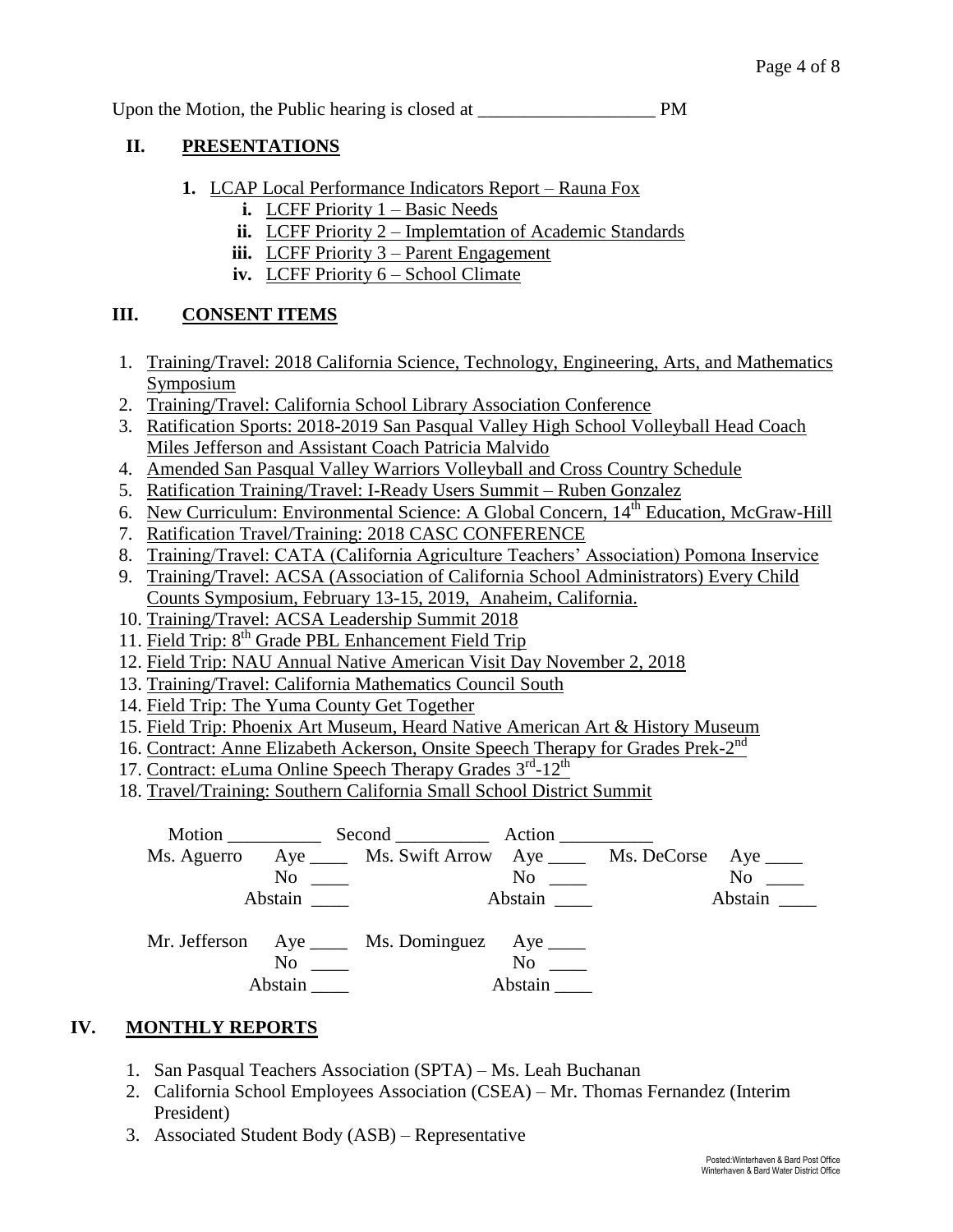- 4. Special Education Dr. Thien Hoang, Report Only
- 5. Elementary School Mr. Ruben Gonzalez, Report Only
- 6. High School/Alternative Education Mr. Darrell Pechtl, Report Only
- 7. Business Services Ms. Kish Curtis
- 8. Human Resources/Payroll Ms. Alina Sanchez-Loera
- 9. Maintenance/Operations Mr. Edward Benedict
- 10. Superintendent Ms. Rauna Fox
- 11. School Board

## **V. UNFINISHED BUSINESS**

1. 2020-2021 School Calendar

## **VI. INFORMATION ITEMS**

- 1. ICOE Approval of Budget and LCAP
- 2. Proclamation for Red Ribbon Campaign
- 3. Field Trip- Imperial County Sheriff's Office Crime Prevention Drug Store Presentation
- 4. Draft 18.19 Impact Aid Report (Based on 17.18 Data)

## **VII. NEW BUSINESS**

1. Board Member Compensation for Members Absent During October Board Meeting



## **VIII. BOARD COMMENTS**

#### **IX. ITEMS FOR FUTURE AGENDA**

- $1.$   $2.$
- 2.  $\frac{1}{2}$  4.  $\frac{1}{2}$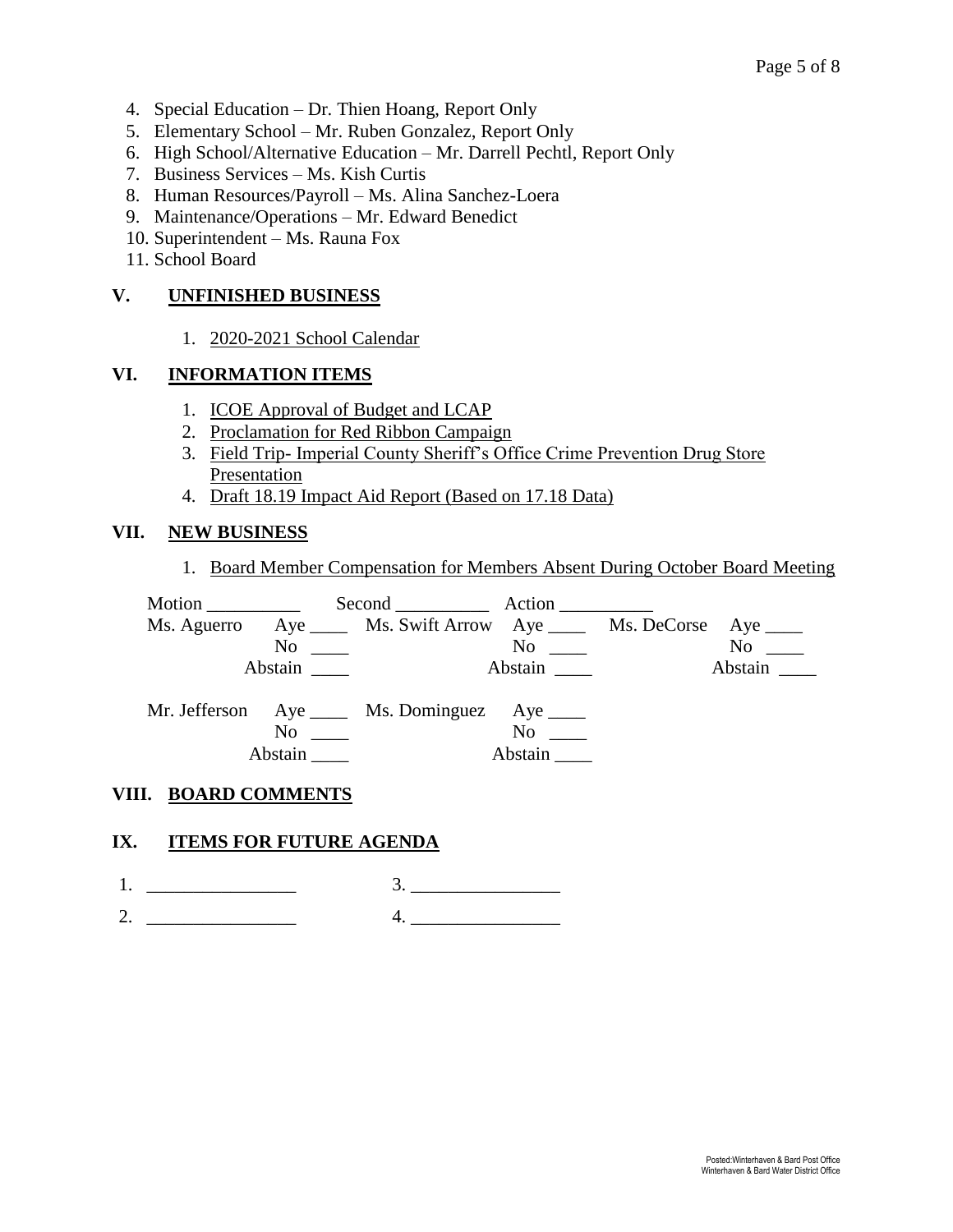| X. CLOSED SESSION |                            |                                                                         |         | Time: <u>CP.M.</u> |             |
|-------------------|----------------------------|-------------------------------------------------------------------------|---------|--------------------|-------------|
|                   |                            |                                                                         |         |                    |             |
|                   |                            | Ms. Aguerro Aye ______ Ms. Swift Arrow Aye ______ Ms. DeCorse Aye _____ |         |                    |             |
|                   | $No \ \_$                  |                                                                         |         |                    | $No \ \_$   |
|                   |                            |                                                                         |         |                    | Abstain     |
|                   |                            | Mr. Jefferson Aye ____ Ms. Dominguez Aye ____                           |         |                    |             |
|                   | $No \ \_$                  |                                                                         |         |                    |             |
|                   | $Abstain$ <sub>_____</sub> |                                                                         |         |                    |             |
|                   |                            | 1. PERSONNEL MATTERS – Pursuant to Government Code 54957                |         |                    |             |
|                   | a. Part-time Bus Driver    |                                                                         |         |                    |             |
|                   |                            |                                                                         |         |                    |             |
|                   |                            | Ms. Aguerro Aye ______ Ms. Swift Arrow Aye ______ Ms. DeCorse Aye _____ |         |                    |             |
|                   |                            |                                                                         |         |                    |             |
|                   | Abstain                    |                                                                         | Abstain |                    | Abstain     |
|                   |                            | Mr. Jefferson Aye _____ Ms. Dominguez Aye ____                          |         |                    |             |
|                   | $No \ \_$                  |                                                                         |         |                    |             |
|                   | Abstain ______             |                                                                         |         |                    |             |
|                   | b. Part-time Bus Driver    |                                                                         |         |                    |             |
|                   |                            |                                                                         |         |                    |             |
|                   |                            | Ms. Aguerro Aye _____ Ms. Swift Arrow Aye _____ Ms. DeCorse Aye ____    |         |                    |             |
|                   | $No \ \_$                  | $N^{\rm o}$ $\qquad \qquad$                                             |         |                    |             |
|                   | Abstain $\_\_$             |                                                                         | Abstain |                    | Abstain     |
|                   |                            | Mr. Jefferson Aye _____ Ms. Dominguez Aye _____                         |         |                    |             |
|                   | $No \ \_$                  |                                                                         |         |                    |             |
|                   | Abstain $\_\_\_\_\$        |                                                                         | Abstain |                    |             |
|                   | c. Mechanic II/Bus Driver  |                                                                         |         |                    |             |
|                   |                            |                                                                         |         |                    |             |
|                   |                            | Ms. Aguerro Aye _____ Ms. Swift Arrow Aye _____ Ms. DeCorse Aye ____    |         |                    |             |
|                   | $No \ \_$                  |                                                                         |         |                    | No $\qquad$ |
|                   | Abstain                    |                                                                         | Abstain |                    | Abstain     |
|                   |                            | Mr. Jefferson Aye _____ Ms. Dominguez Aye ____                          |         |                    |             |
|                   | $No \ \_$                  |                                                                         | $No \_$ |                    |             |
|                   | Abstain                    |                                                                         | Abstain |                    |             |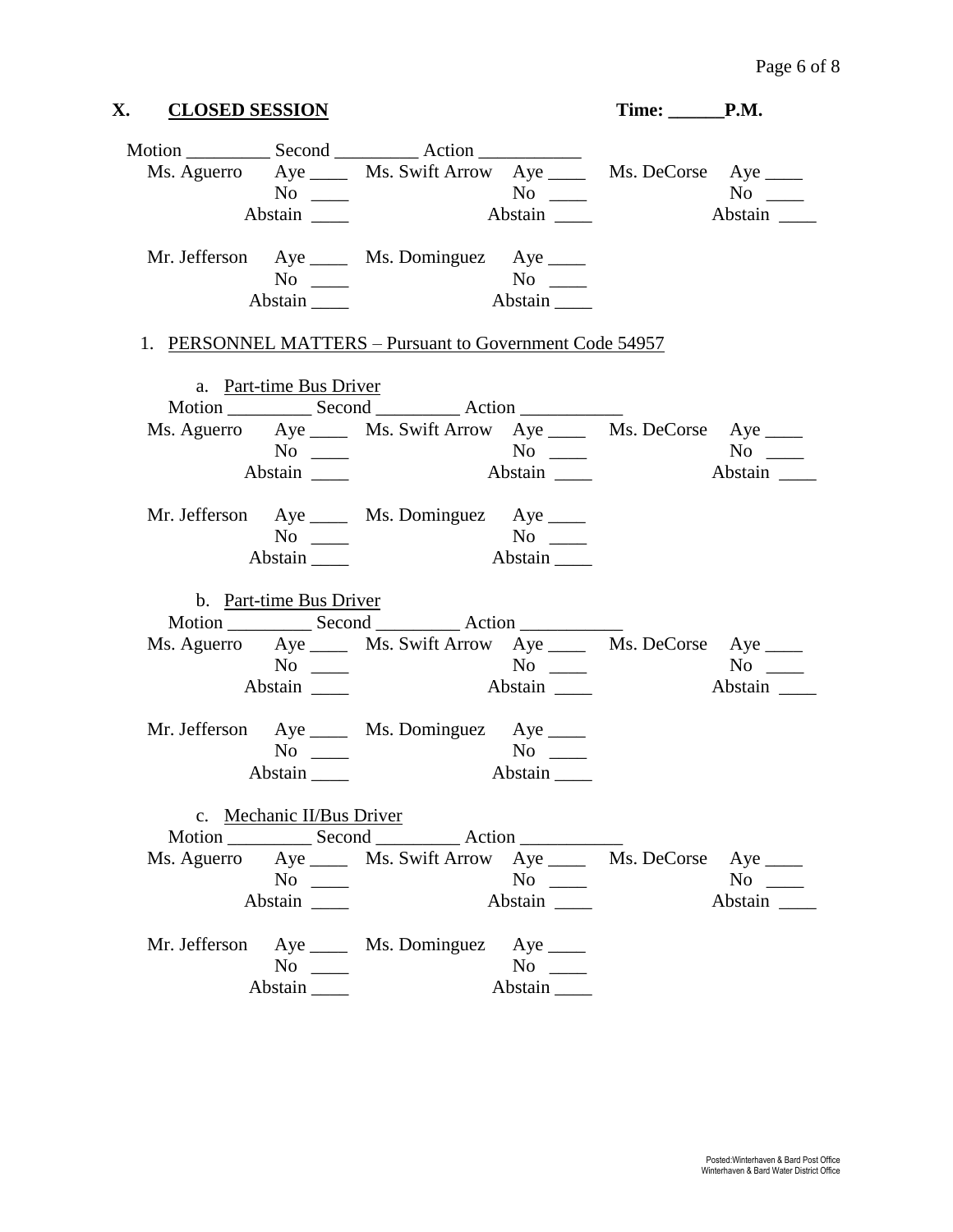# 2. STUDENT MATTERS – Pursuant to Education Code 48918

|                      |                                             | a. Involuntary Transfer MB6000990                                       |               |                              |  |
|----------------------|---------------------------------------------|-------------------------------------------------------------------------|---------------|------------------------------|--|
|                      |                                             |                                                                         |               |                              |  |
|                      |                                             | Ms. Aguerro Aye ______ Ms. Swift Arrow Aye ______ Ms. DeCorse Aye _____ |               |                              |  |
|                      |                                             |                                                                         |               | $No \ \_$                    |  |
|                      | Abstain $\_\_$                              |                                                                         |               |                              |  |
|                      |                                             | Mr. Jefferson Aye _____ Ms. Dominguez Aye _____                         |               |                              |  |
|                      | $No \ \_$                                   |                                                                         |               |                              |  |
|                      | Abstain $\_\_\_\$                           |                                                                         |               |                              |  |
|                      |                                             | b. Involuntary Transfer JS6000089                                       |               |                              |  |
|                      |                                             |                                                                         |               |                              |  |
|                      |                                             | Ms. Aguerro Aye _____ Ms. Swift Arrow Aye _____ Ms. DeCorse Aye ____    |               |                              |  |
|                      | $\overline{N_{0}}$ $\overline{\phantom{0}}$ |                                                                         |               |                              |  |
|                      | Abstain                                     |                                                                         |               | Abstain                      |  |
|                      |                                             | Mr. Jefferson Aye _____ Ms. Dominguez Aye _____                         |               |                              |  |
|                      | $No \ \_$                                   |                                                                         |               |                              |  |
|                      | Abstain                                     |                                                                         |               |                              |  |
|                      |                                             | c. Involuntary Transfer SG6001085                                       |               |                              |  |
|                      |                                             |                                                                         |               |                              |  |
|                      |                                             | Ms. Aguerro Aye _____ Ms. Swift Arrow Aye _____ Ms. DeCorse Aye ____    |               |                              |  |
|                      |                                             | $N$ o                                                                   |               | $No \ \_$                    |  |
|                      | Abstain                                     |                                                                         | Abstain       | Abstain                      |  |
|                      |                                             | Mr. Jefferson Aye _____ Ms. Dominguez Aye _____                         |               |                              |  |
|                      | $No \ \_$                                   |                                                                         | No<br>Abstain |                              |  |
|                      | Abstain                                     |                                                                         |               |                              |  |
| XI. <u>RECONVENE</u> |                                             |                                                                         |               | Time: $\_\_\_\_\_\_\_\$ P.M. |  |
|                      |                                             |                                                                         |               |                              |  |
|                      |                                             | Ms. Aguerro Aye _____ Ms. Swift Arrow Aye _____ Ms. DeCorse Aye ____    |               |                              |  |
|                      | $No \ \_$                                   |                                                                         | $No \ \_$     | $No \_$                      |  |
|                      | Abstain                                     |                                                                         |               | Abstain                      |  |
|                      |                                             | Mr. Jefferson Aye _____ Ms. Dominguez Aye ____                          |               |                              |  |
|                      | $No \ \_$                                   |                                                                         | $No \ \_$     |                              |  |
|                      | Abstain                                     |                                                                         | Abstain       |                              |  |
|                      |                                             |                                                                         |               |                              |  |

Report to the Public on any reportable action taken in Closed Session

\_\_\_\_\_\_\_\_\_\_\_\_\_\_\_\_\_\_\_\_\_\_\_\_\_\_\_\_\_\_\_\_\_\_\_\_\_\_\_\_\_\_\_\_\_\_\_\_\_\_\_\_\_\_\_\_\_\_\_\_\_\_\_\_\_\_\_\_\_\_\_\_\_\_\_\_\_\_

\_\_\_\_\_\_\_\_\_\_\_\_\_\_\_\_\_\_\_\_\_\_\_\_\_\_\_\_\_\_\_\_\_\_\_\_\_\_\_\_\_\_\_\_\_\_\_\_\_\_\_\_\_\_\_\_\_\_\_\_\_\_\_\_\_\_\_\_\_\_\_\_\_\_\_\_\_\_

\_\_\_\_\_\_\_\_\_\_\_\_\_\_\_\_\_\_\_\_\_\_\_\_\_\_\_\_\_\_\_\_\_\_\_\_\_\_\_\_\_\_\_\_\_\_\_\_\_\_\_\_\_\_\_\_\_\_\_\_\_\_\_\_\_\_\_\_\_\_\_\_\_\_\_\_\_\_